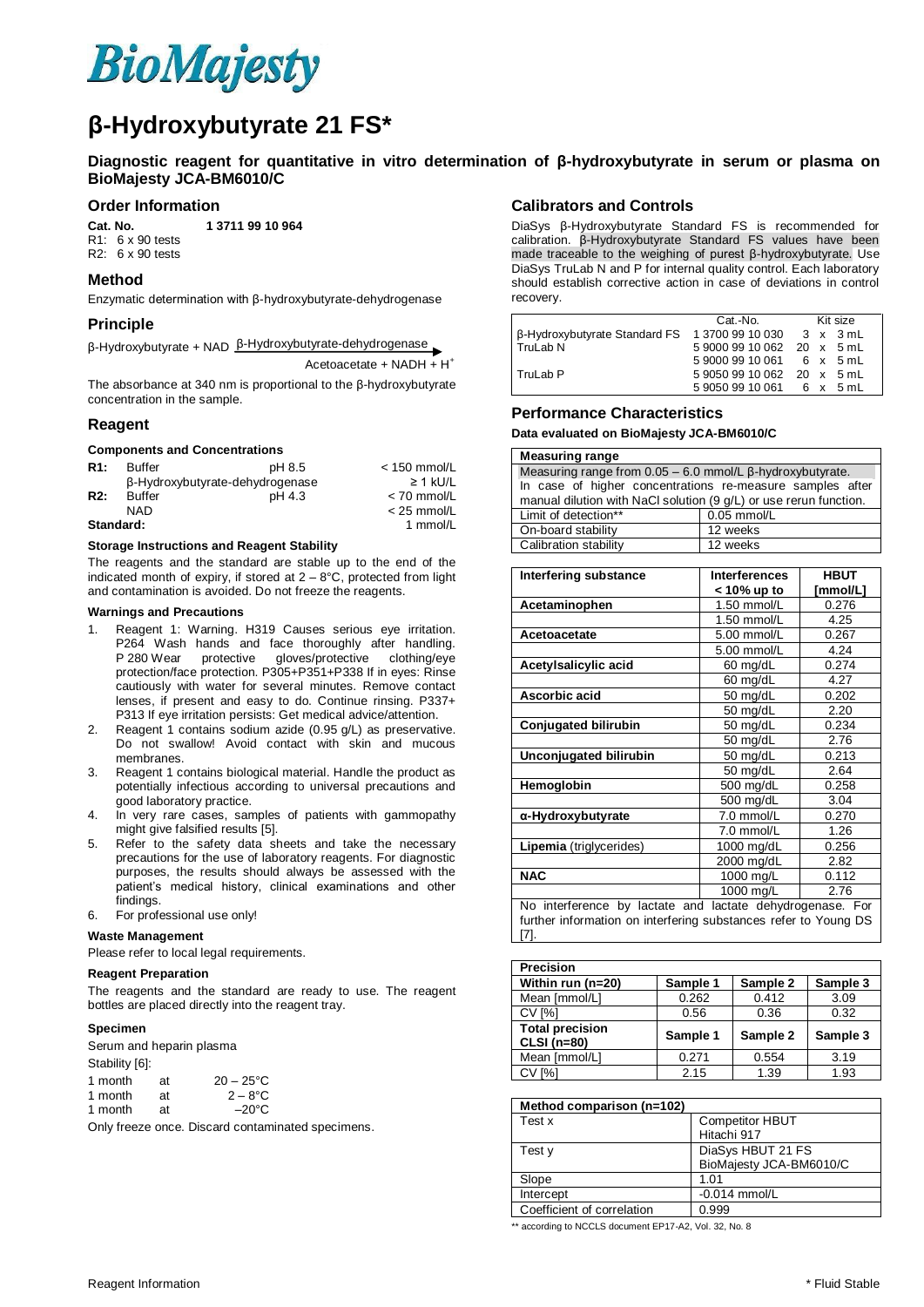# **Conversion factor**

β-Hydroxybutyrate [mg/dL] x 0.096 = β-Hydroxybutyrate [mmol/L]

# **Reference Range** [1]

|         | [mmol/L]      | [mg/dL]       |
|---------|---------------|---------------|
| Fasting | $0.02 - 0.27$ | $0.21 - 2.81$ |

Each laboratory should check if the reference ranges are transferable to its own patient population and determine own reference ranges if necessary.

# **Literature**

- 1. Thomas L. Clinical Laboratory Diagnostics. 1st ed. Frankfurt: TH-Books Verlagsgesellschaft; 1998. p. 155-60.
- 2. Sacks DB. Carbohydrates. In: Burtis CA, Ashwood ER, editors. Tietz Textbook of Clinical Chemistry. 3rd ed. Philadelphia: W.B Saunders Company; 1999. p. 785–787.
- 3. Edward C. Chao. SGLT-2 Inhibitors: A New Mechanism for Glycemic Control. Clin Diabetes 2014; 32(1): 4-11.
- 4. Ogawa W, Sakaguchi K. Euglycemic diabetic ketoacidosis induced by SGLT2 inhibitors: possible mechanism and contributing factors. J Diabetes Investig. 2016; 7(2):135-8.
- 5. Bakker AJ, Mücke M. Gammopathy interference in clinical chemistry assays: Mechanism, detection and prevention. Clin Chem Lab Med 2007; 45(9): 1240–1243.
- 6. Data on file at DiaSys Diagnostic Systems GmbH.
- 7. Young DS. Effects of Drugs on Clinical Laboratory Tests. 5th ed. Volume 1 and 2. Washington, DC: The American Association for Clinical Chemistry Press 2000.

# **Manufacturer**



DiaSys Diagnostic Systems GmbH IVD CC DiaSys Diagnostic Systems GmbH<br>Alte Strasse 9 65558 Holzheim Germany